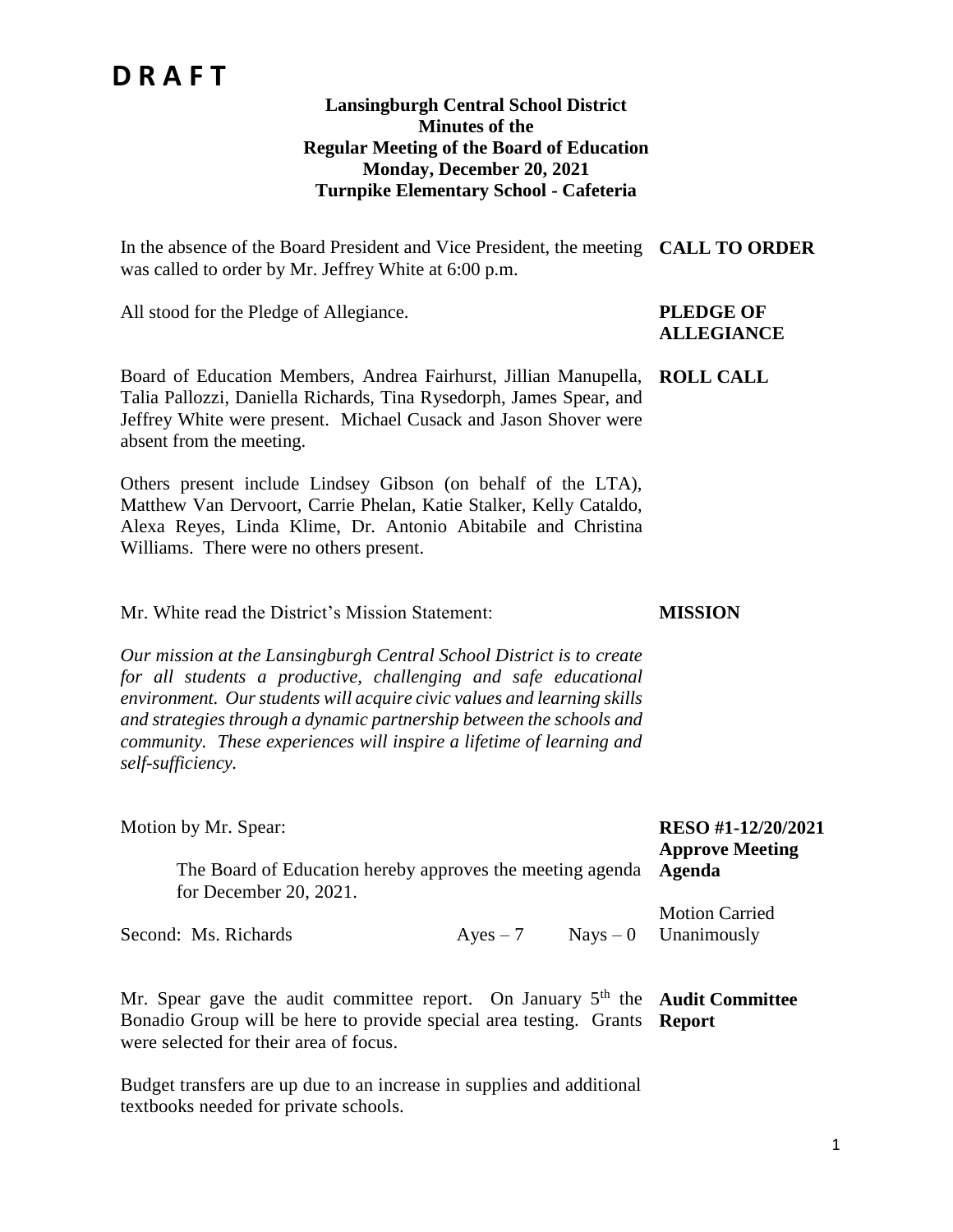We remain on-par with last year. Revenue slows down in January and February, but will be the greatest in March.

| Motion by Ms. Richards:                                                                                                                                                                                                                             |                                                               |            | RESO #2-12/20/2021                           |
|-----------------------------------------------------------------------------------------------------------------------------------------------------------------------------------------------------------------------------------------------------|---------------------------------------------------------------|------------|----------------------------------------------|
| RESOLVED, the Board of Education hereby approves the<br>Treasurer's Report, Budget Transfers and Monthly Financial<br>Report submitted by the Audit Committee.                                                                                      | <b>Approve Financial</b><br><b>Reports</b>                    |            |                                              |
| Second: Mr. Spear                                                                                                                                                                                                                                   | $Ayes - 7$                                                    | $Nays - 0$ | <b>Motion Carried</b><br>Unanimously         |
|                                                                                                                                                                                                                                                     |                                                               |            | <b>CONSENT AGENDA</b>                        |
| Motion by Mr. Spear:                                                                                                                                                                                                                                |                                                               |            | RESO #3-12/20/2021<br><b>Approve Minutes</b> |
| RESOLVED, the Board of Education hereby approves the<br>minutes of the Regular Meeting held on November 23, 2021<br>(with modifications to resolution #28) and the Special Meeting<br>held on December 7, 2021.                                     |                                                               |            |                                              |
| Second: Ms. Richards                                                                                                                                                                                                                                | $Ayes - 7$                                                    | $Nays - 0$ | <b>Motion Carried</b><br>Unanimously         |
|                                                                                                                                                                                                                                                     |                                                               |            | PERSONNEL-<br><b>INSTRUCTIONAL</b>           |
| Motion by Mr. Spear:                                                                                                                                                                                                                                |                                                               |            | RESO #4-12/20/2020                           |
| RESOLVED, upon the recommendation of the Superintendent,<br>the Board of Education hereby confers tenure upon the<br>following teacher, who has successfully completed the<br>required probationary period:                                         | <b>Grant Tenure – Alexa</b><br><b>Reyes</b>                   |            |                                              |
| Alexa Reyes Effective 01/01/2022 Elementary, TES                                                                                                                                                                                                    |                                                               |            |                                              |
| Second: Ms. Richards                                                                                                                                                                                                                                | $Ayes - 7$                                                    | $Nays - 0$ | <b>Motion Carried</b><br>Unanimously         |
| Motion by Mr. Spear:                                                                                                                                                                                                                                |                                                               |            | RESO #5-12/20/2021                           |
| RESOLVED, upon the recommendation of the Superintendent,<br>the Board appoints Sabrina Hartley to a probationary teaching<br>position at Lansingburgh High School in the tenure area of<br>English, pending clearance by the New York State and the | <b>Appoint English</b><br>Teacher – Sabrina<br><b>Hartley</b> |            |                                              |

Federal Government per the Project SAVE Law, with

compensation as set forth below: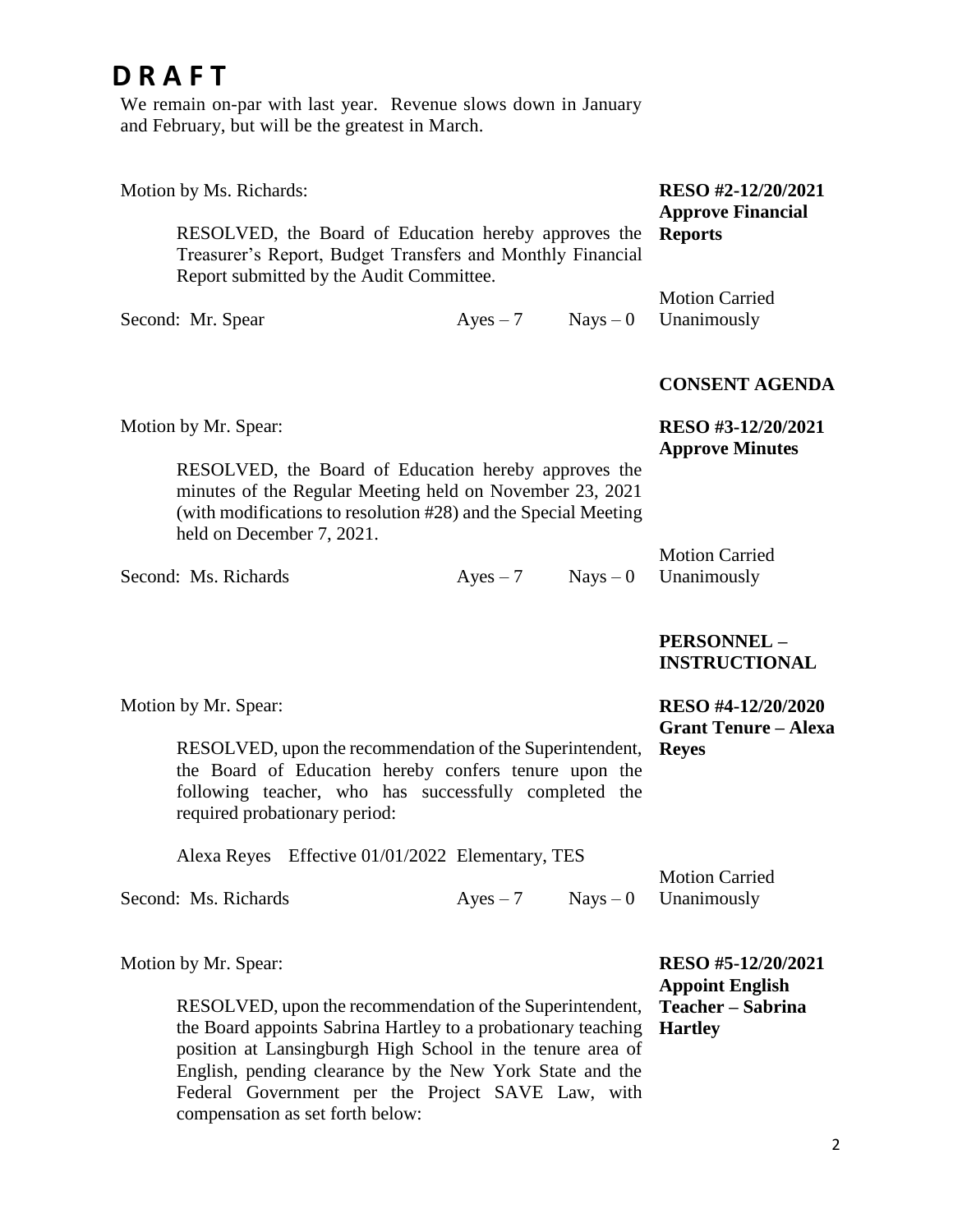| Commencement of Service – December 21, 2021<br>Expiration of Probationary Appointment – December 20, 2025<br>Certification Status - English Language Arts 7-12, Professional<br>Salary - Step 4<br><b>Masters</b><br>30 Grad Credits                                                                                                                    | \$45,749<br>450<br>1,250<br>\$47,449 |                                       |            |                                                                                              |
|---------------------------------------------------------------------------------------------------------------------------------------------------------------------------------------------------------------------------------------------------------------------------------------------------------------------------------------------------------|--------------------------------------|---------------------------------------|------------|----------------------------------------------------------------------------------------------|
| Second: Ms. Richards                                                                                                                                                                                                                                                                                                                                    |                                      | $Ayes - 7$                            | $Nays - 0$ | <b>Motion Carried</b><br>Unanimously                                                         |
| Motion by Mr. Spear:                                                                                                                                                                                                                                                                                                                                    |                                      |                                       |            | RESO #6-12/20/2021<br><b>Appoint Teaching</b>                                                |
| RESOLVED, upon the recommendation of the Superintendent,<br>the Board appoints Antonia Lazzara to a probationary position<br>at Rensselaer Park Elementary School in the tenure area of<br>Teaching Assistant, pending clearance by the New York State<br>and the Federal Government per the Project SAVE Law, with<br>compensation as set forth below: |                                      |                                       |            | <b>Assistant</b> – Antonia<br>Lazzara                                                        |
| Commencement of Service – December 21, 2021<br>Expiration of Probationary Appointment – December 20, 2024<br>1-year Jarema Credit Awarded<br>Certification Status – Childhood 1-6, Initial                                                                                                                                                              |                                      |                                       |            |                                                                                              |
| Salary – Step 9 - \$22.67 per hour                                                                                                                                                                                                                                                                                                                      |                                      | Students w/ Disabilities 1-6, Initial |            |                                                                                              |
| Second: Ms. Richards                                                                                                                                                                                                                                                                                                                                    |                                      | $Ayes - 7$                            |            | <b>Motion Carried</b><br>$Nays - 0$ Unanimously                                              |
| Motion by Mr. Spear:                                                                                                                                                                                                                                                                                                                                    |                                      |                                       |            | RESO #7-12/20/2021<br><b>Appoint Book Club</b>                                               |
| the Board appoints Alana Nadeau as Book Club Co-Advisor<br>for the 2021-2022 school year, with a stipend as set forth in the<br>LTA Contract.                                                                                                                                                                                                           |                                      |                                       |            | RESOLVED, upon the recommendation of the Superintendent, Co-Advisor - Alana<br><b>Nadeau</b> |
| Second: Ms. Richards                                                                                                                                                                                                                                                                                                                                    |                                      | $Ayes - 7$                            | $Nays - 0$ | <b>Motion Carried</b><br>Unanimously                                                         |
| Motion by Mr. Spear:                                                                                                                                                                                                                                                                                                                                    |                                      |                                       |            | RESO #8-12/20/2021<br><b>Appoint Substitute</b>                                              |
| RESOLVED, upon the recommendation of the Superintendent,<br>the Board appoints the following substitute teachers for the<br>2021-2022 school year effective December 6, 2021:                                                                                                                                                                           |                                      |                                       |            | <b>Teachers</b>                                                                              |

Michele Cerasani - uncertified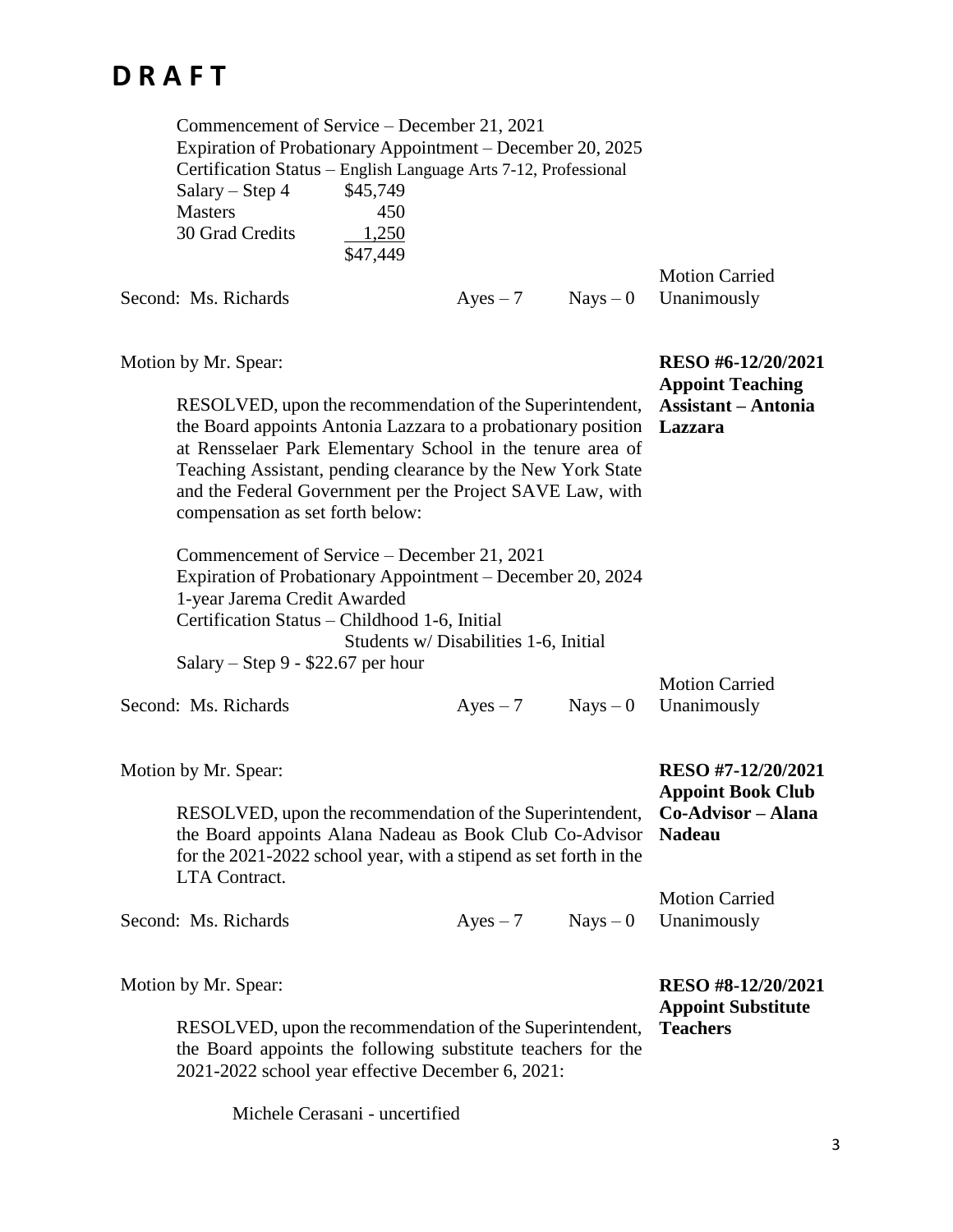Caroline Weiss - uncertified Kennedy Teta - uncertified Madison Wolfe - uncertified Teresa Martone - certified

Second: Ms. Richards  $Ayes - 7$  Nays – 0

Motion Carried Unanimously

## **PERSONNEL – NON-INSTRUCTIONAL**

| Motion by Mr. Spear:                                                                                                                                                                                                                  |                                                                                                                                                                                    |            |                                                                        |  |
|---------------------------------------------------------------------------------------------------------------------------------------------------------------------------------------------------------------------------------------|------------------------------------------------------------------------------------------------------------------------------------------------------------------------------------|------------|------------------------------------------------------------------------|--|
| 2021.                                                                                                                                                                                                                                 | RESOLVED, upon the recommendation of the Superintendent,<br>the Board accepts the resignation of Shawn Massey, Noon-<br>Aide at Turnpike Elementary School, effective November 19, |            |                                                                        |  |
| Second: Ms. Richards                                                                                                                                                                                                                  | $Ayes - 7$                                                                                                                                                                         | $Nays - 0$ | <b>Motion Carried</b><br>Unanimously                                   |  |
| Motion by Mr. Spear:<br>RESOLVED, upon the recommendation of the Superintendent,<br>the Board appoints Makayle Huff as a district-wide Teacher<br>Aide with compensation and benefits as per the CSEA Contract<br>as set forth below: |                                                                                                                                                                                    |            | RESO #10-12/20/2021<br><b>Appoint Teacher Aide</b><br>- Makayle Huff   |  |
| Commencement of Service – November 29, 2021<br>Salary – Step $1/$ \$17.07 per hour                                                                                                                                                    |                                                                                                                                                                                    |            |                                                                        |  |
| Second: Ms. Richards                                                                                                                                                                                                                  | $Ayes - 7$                                                                                                                                                                         | $Nays - 0$ | <b>Motion Carried</b><br>Unanimously                                   |  |
| Motion by Mr. Spear:<br>RESOLVED, upon the recommendation of the Superintendent,<br>the Board appoints the following breakfast/noon aides for the<br>2021-2022 school year effective December 6, 2021:                                |                                                                                                                                                                                    |            | RESO #11-12/20/2021<br><b>Appoint Breakfast /</b><br><b>Noon Aides</b> |  |
| Donna Taylor - RPES<br>Kaeliannah Waldron - TES<br>Second: Ms. Richards                                                                                                                                                               | $Ayes - 7$                                                                                                                                                                         | $Nays - 0$ | <b>Motion Carried</b><br>Unanimously                                   |  |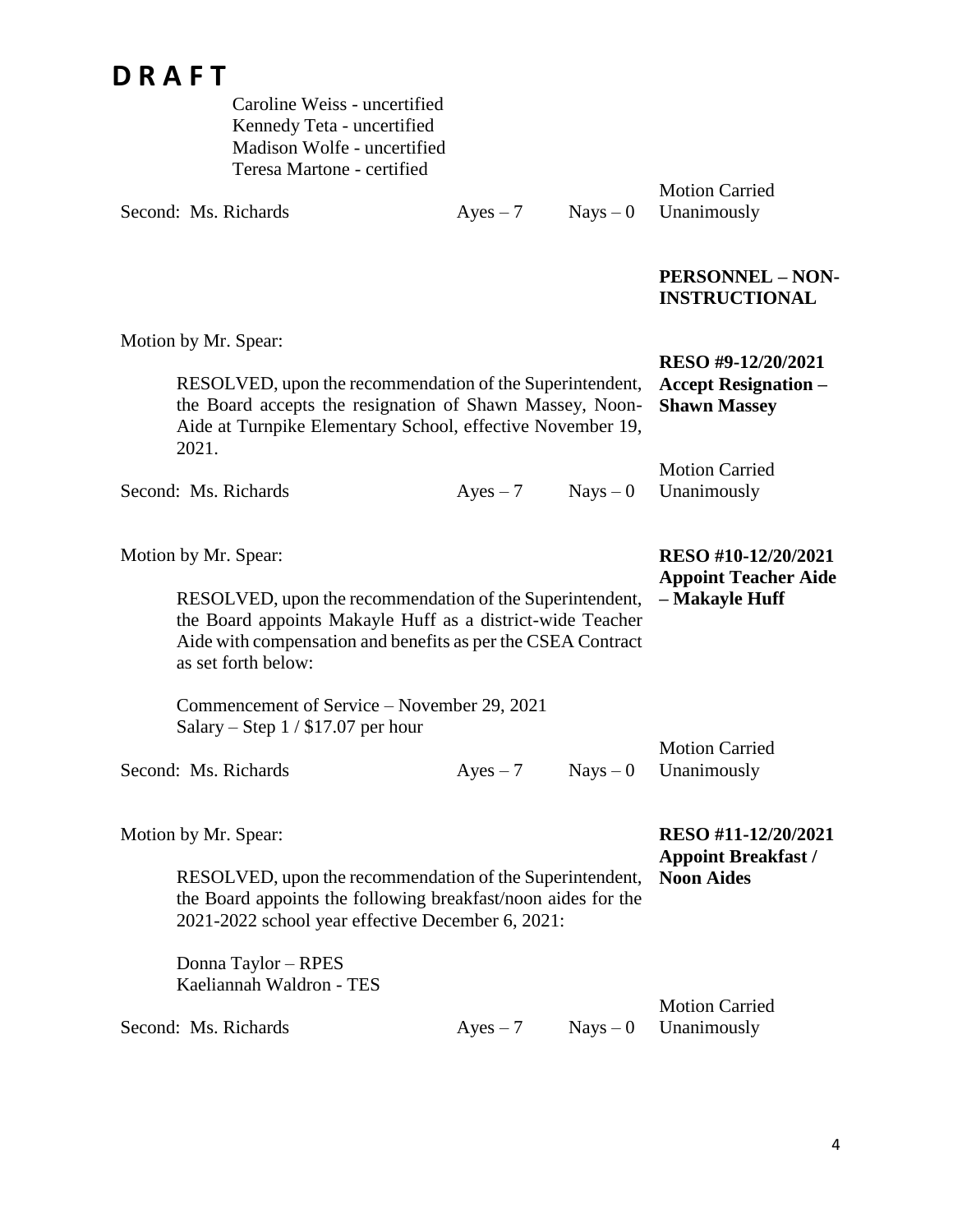## **ACTION ITEMS**

#### Motion by Mr. Spear:

### **RESO #12-12/20/2021 Accept Donations**

RESOLVED, upon the recommendation of the Superintendent, the Board accepts the following donations:

| Kimberly Weber<br>TES Dress a Knight<br>\$20                   |                       |
|----------------------------------------------------------------|-----------------------|
|                                                                |                       |
| TES Dress a Knight<br>Susan Shea<br>\$50                       |                       |
| TES Dress a Knight<br>\$100<br><b>Pleasantdale Church</b>      |                       |
| TES Dress a Knight<br>\$300<br>Gail Weber                      |                       |
| \$1000<br>Hannaford<br><b>TES</b>                              |                       |
|                                                                | <b>Motion Carried</b> |
| Second: Mrs. Fairhurst<br>$Nays - 0$ Unanimously<br>$Ayes - 7$ |                       |

Motion by Mr. Spear:

**RESO #13-12/20/2021 Approve 2020-2021 CAP**

**RESO #14-12/20/2021 Approve 2019-2020** 

RESOLVED, upon the recommendation of the Superintendent, the Board approves the updated 2020-2021 Corrective Action Plan in response to the audit performed by The Bonadio Group.

|                        | I fail in response to the addit performed by The Donadio Group. |                        |
|------------------------|-----------------------------------------------------------------|------------------------|
|                        |                                                                 | <b>Motion Carried</b>  |
| Second: Mrs. Manupella | $Aves - 7$                                                      | $Nays - 0$ Unanimously |

Motion by Mr. Spear:

RESOLVED, upon the recommendation of the Superintendent, the Board approves the updated 2019-2020 Single Audit Corrective Action Plan in response to the single audit performed by The Bonadio Group. **Single Audit CAP** Motion Carried

Second: Mrs. Fairhurst  $Ayes - 7$  Nays – 0 Unanimously

Motion by Mr. Spear:

### **RESO #15-12/20/2021 Adopt Revised Policies**

RESOLVED, upon the recommendation of the Superintendent, the Board approves the second reading and adopts the following revised policies:

- $\bullet$  #8411-R School Bus Scheduling and Routing Regulations
- #9521 Managerial/Confidential Employee Benefits

Second: Mrs. Fairhurst  $Ayes - 7$  Nays – 0

Motion Carried Unanimously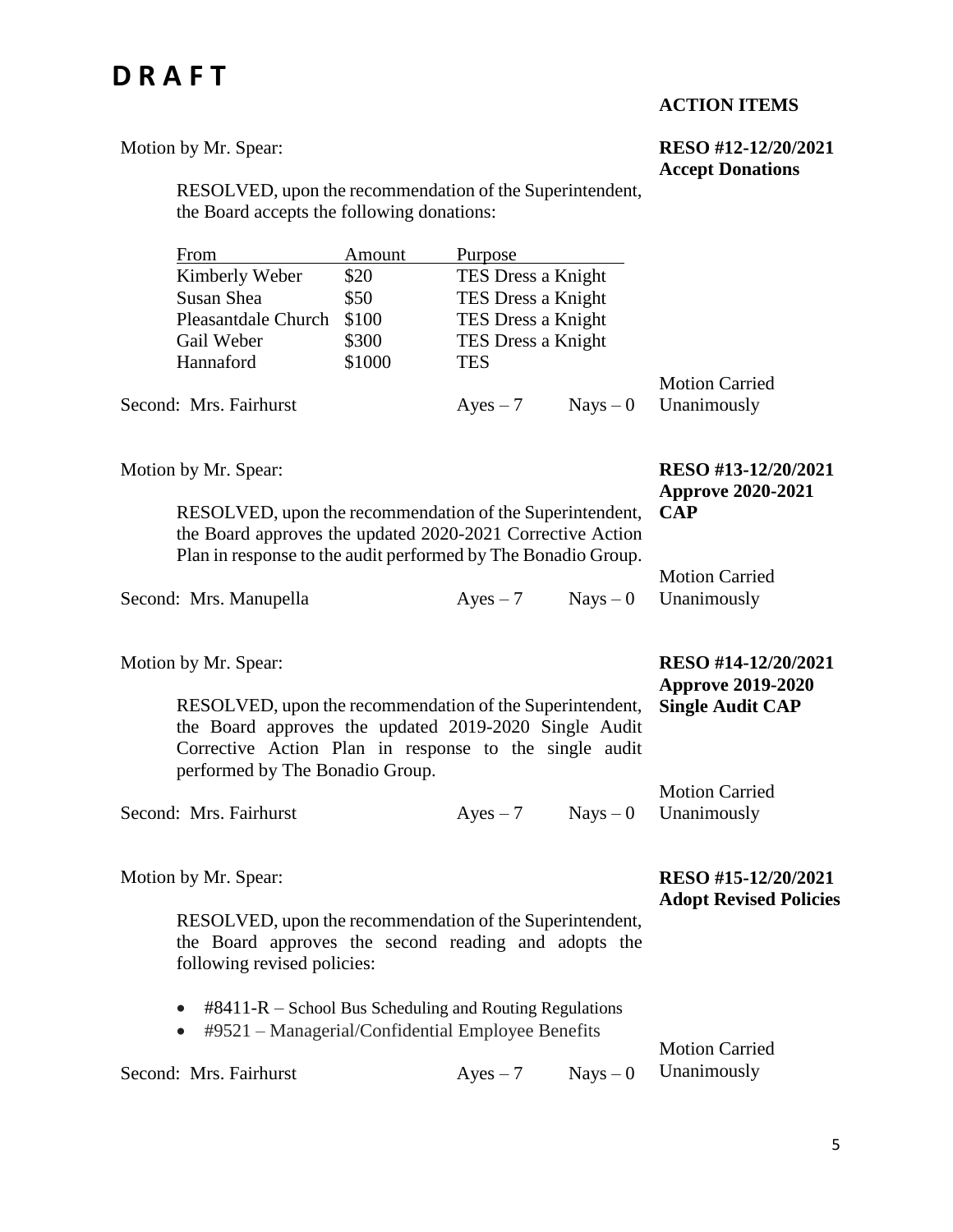TES Report by Ms. Cataldo – see page 8. RPES Report by Mrs. Stalker – see page 9. KMS Report by Ms. Phelan – see page 10. LHS Report by Mr. Van Dervoort – see page 11.

### By Dr. Abitabile:

- The TikTok post that circulated throughout the nation alluding to gun violence in schools gave us a very low attendance rate on Friday. As this was a generic post and not specific to any school, the loss of instruction for the day for a large part of our student population is upsetting.
- We are working on an RFP for Transportation for the 2022-2023 school year. We are compiling data to be more specific with the RFP in hopes of receiving better bids. We will break the RFP down into 4 sections: in-District, out-of-District, SPED and Summer School. The RFP should be available at the end of January the latest.
- There was discussion of enlarging the radius of those students not eligible for transportation. This would need approval by the voters of the district.
- Our application to the NYS Association of High School Clay Trap League went in today. Mr. South is very excited. We will be working on an MOA with the LAA and still need to determine a stipend.
- Met with the Rensselaer County IDA. They confirmed that the Gurley Ave. PILOT is going nowhere.
- City of Troy is looking at the Catholic Central High School building as a possible new location for City Hall.
- You must be a resident of the City of Troy to be on the Land Bank.
- COVID testing for students starts in January. Staff testing is going well. We have the testing available one day per week.
- An email went out to the administration today asking them to review their remote procedures and begin preparations for staffing shortages after the holiday break. We will determine with the principals on a day to day basis if we will stay open or need a remote day of instruction.

### $\bullet$

Motion by Mr. Spear:

Be it resolved this meeting of the Board of Education hereby adjourns at 7:07 p.m.

Second: Mrs. Fairhurst  $Ayes - 7$  Nays – 0

## **BUILDING PRINCIPAL REPORTS**

### **SUPERINTENDENT REPORT**

**RESO #16-12/20/2021 Adjourn**

Motion Carried Unanimously

6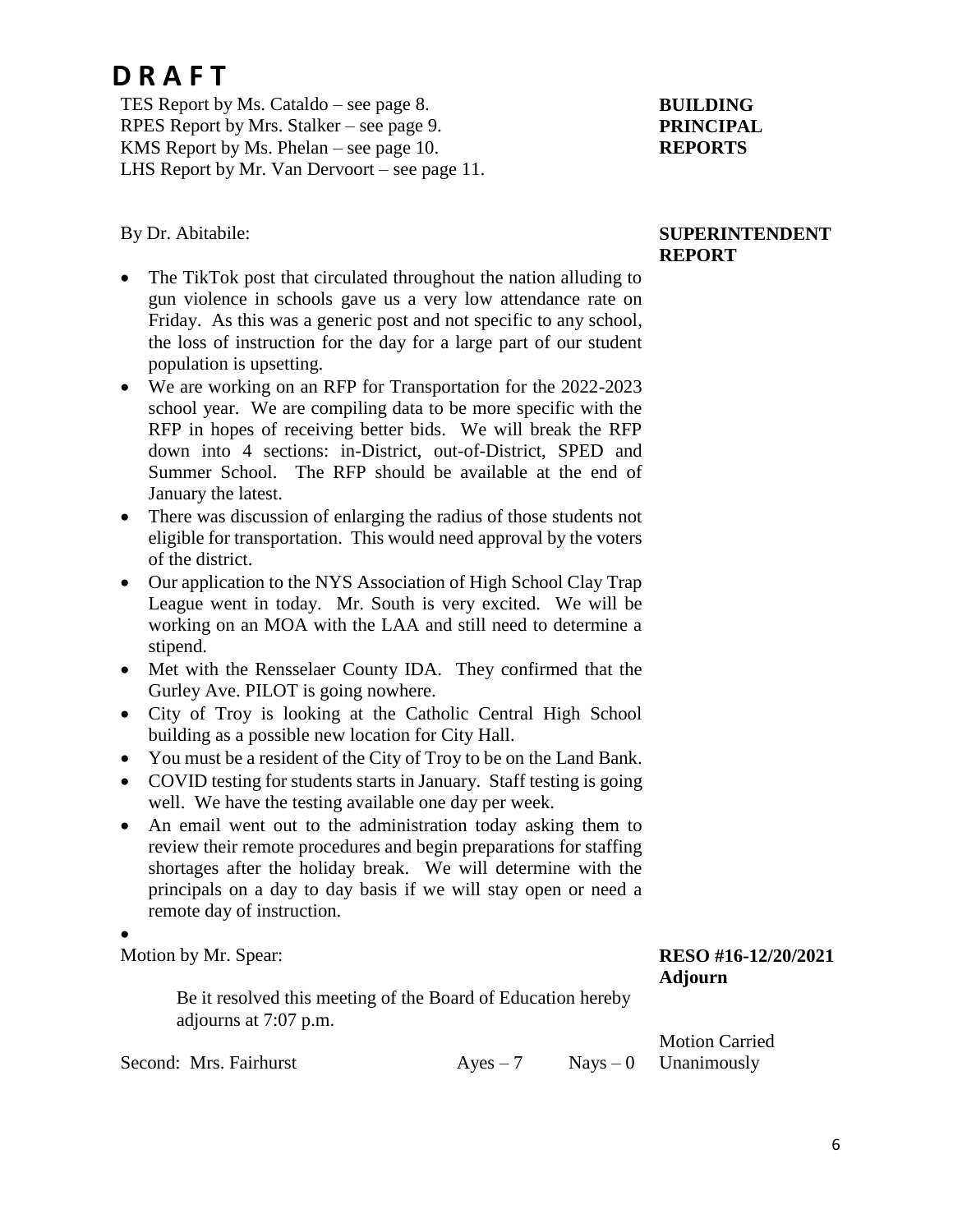Respectfully submitted,

Christina Williams Clerk to the Board of Education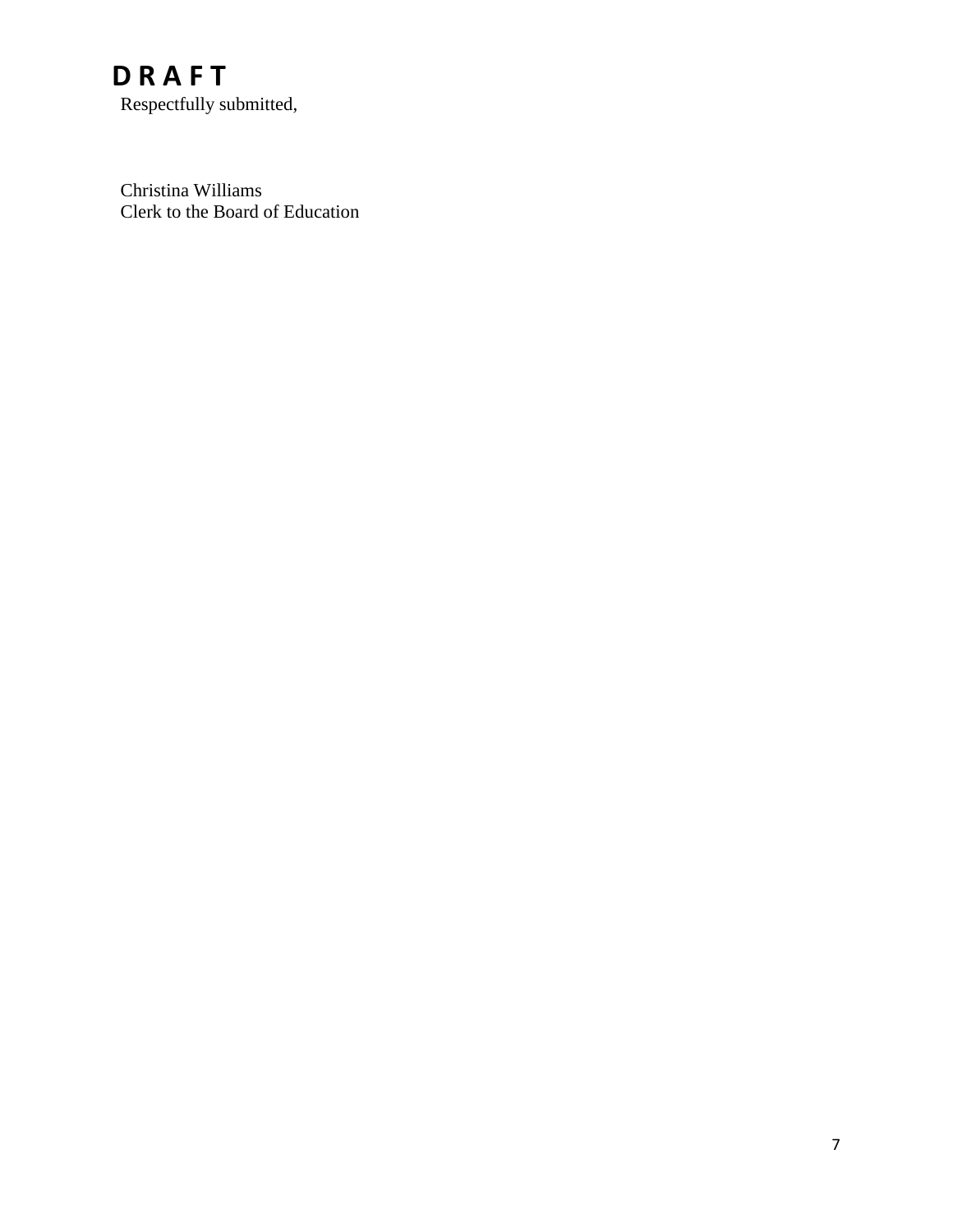Principal's Report Board Meeting 12/20/21

#### **Attendance: December 2021 (As of 12/17/21):**

- 1. UPK: 84%
- 2. K: 86%
- 3. 1: 85%
- 4. 2: 89%
- 5. Overall: 86%

### **Curriculum and Instruction:**

- 1. Parent Teacher Conferences Second round was on 12/7. After conferences all report cards were mailed home
- 2. Djanna Hill- Science PD with 1st grade teachers; time for planning and implementation of lessons on Sound and Light; beneficial for our new hires along with veteran teachers
- 3. Karen Kohler Science of Reading PD held on 12/17 with all reading teachers and TOSA's
	- a. Very positive feedback, time spent was worthwhile; working on creating Geodes lessons for reading teachers to turnkey train classroom teachers
- 4. Google Classroom One day a week classes are using google classroom for reading, writing, and math instruction/work
- 5. December PLC's time spent regrouping and understanding the purpose of PLC's as well as setting new math goals for students moving into the new year

#### **Social and Emotional Learning:**

- 1. Character Ed trait of November: Generosity, next month: Cooperation
	- a. Mr. Lansing's Make a Wish fundraiser has raised over \$1200 to date!
- 2. Incredible Generosity this Holiday season:
	- a. Momentive adopted 5 families
		- b. All Troy Athletic Club adopted a family: gifts, food, and holiday decorations
	- c. CrossFit for the people: adopted 2 families
	- d. St. Peters Vascular Associates adopted a family
	- e. Trinity Episcopal Church in Lansingburgh adopted 2 families<br>f. Shelly's Salon and Day Spa in East Greenbush sponsored 1 fa
	- Shelly's Salon and Day Spa in East Greenbush sponsored 1 family.
	- g. 7 families sponsored by TES faculty, TES families, and community members
	- h. Black & White Taxi donated a tremendous amount of food for TES families and the Lansingburgh Holiday Food Drive

#### **Events:**

- 1. Holiday Shop Student's shopping for family members
- 2. Grinch Movie Night first in-person event since 2019!
- 3. Pasinella Toy Drive allows TES families to come and "shop" for their families along with generous donations from Dollar General in Lansingburgh for all wrapping paper, tags, bows, etc.
- 4. TES Holiday Spirit Month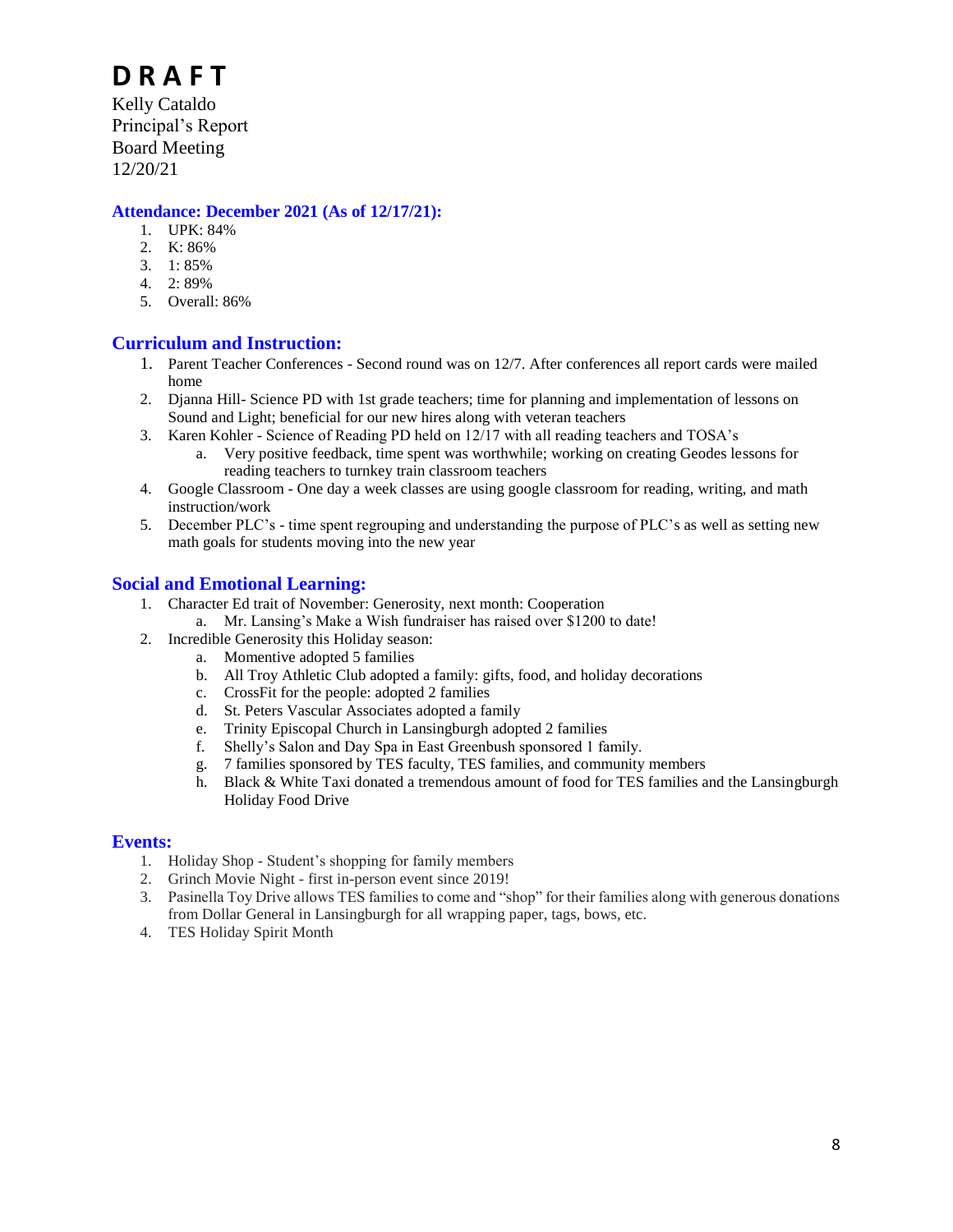Katie Stalker Principal's Report Board Meeting 12.20.21

### **Attendance**

- 1. 3: 89.5%
- 2. 4: 92%
- 3. 5: 89%
- 4. Overall: 90%

The attendance committee will continue to meet to review attendance data this year.

## **Curriculum and Instruction**

- 1. Karen Kohler Science of Reading
- 2. Erik Lepis Writing
- 3. Grade Level PLCs, iReady Goal, and iReady Incentives
- 4. Technology Nearpod, Buncee, Library Maker's Space

### **Social and Emotional Learning**

- 1. All of our Tier 2 students have allies. With the late bus, there is an after school check in option.
- 2. Character Education December trait is "Acceptance"
- 3. Holidays for our Families

### **Events**

- 1. Parent/Teacher Conferences on 12/7
- 2. Staff Potluck Lunch on 12/7
- 3. Holiday Shop
- 4. PTA "Snow Much Fun" In School Event–craft and goody bag
- 5. Spirit Week

### **School Leadership**

- 1. Observations
- 2. Classroom Visits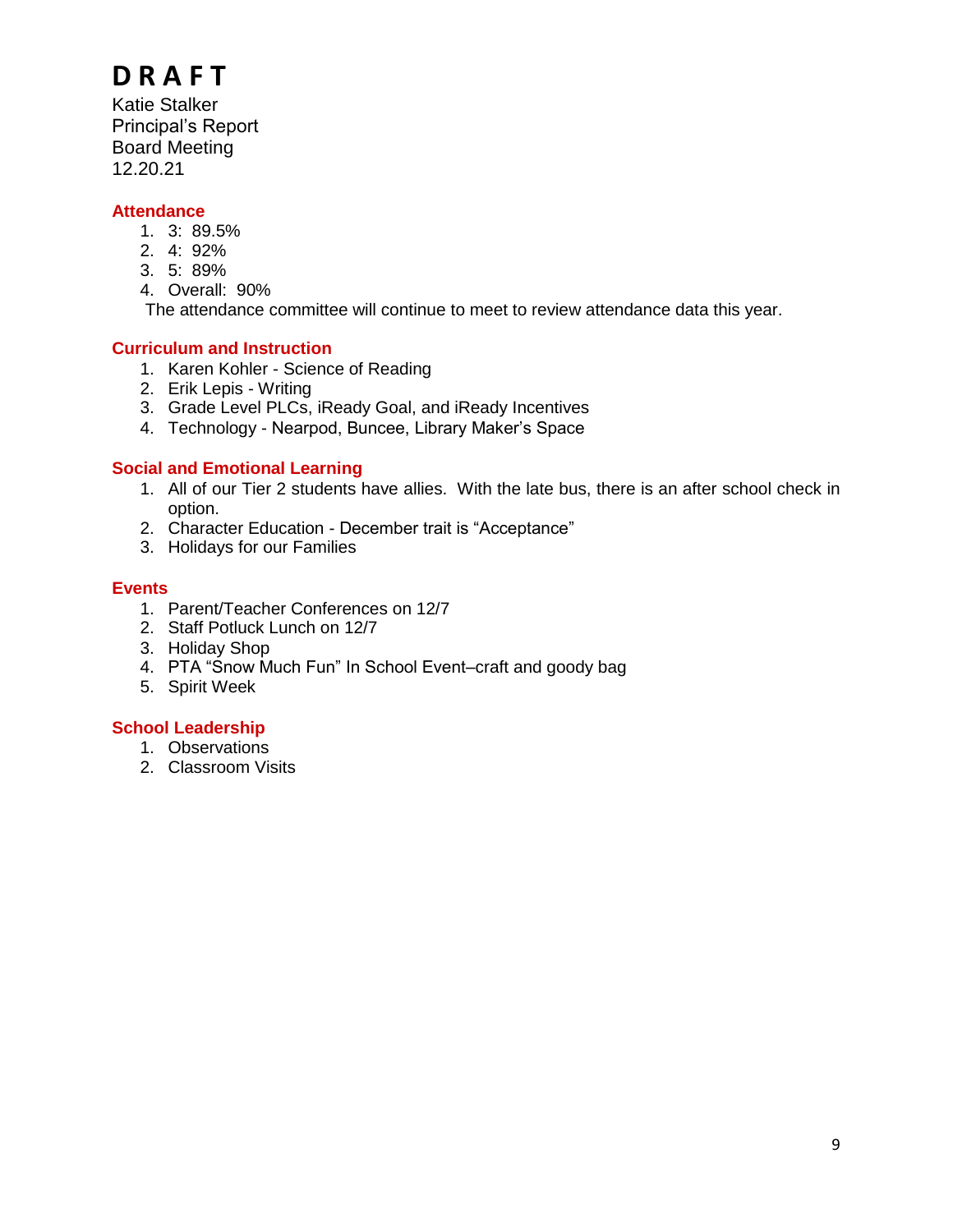## **D R A F T** Ms. Carrie Phelan Knickerbacker Middle School BOE Report December 20, 2021

| <b>Commitments</b><br>For the week before<br>Peer tutoring- after<br>Peer tutoring- after<br>The School Counselors<br>PTSA Meeting in<br>school club<br>December<br>school club<br>Christmas break.<br>have been pushing out<br>Embedded<br>the Second Step SEL<br>$(12/20-12/23)$ we<br><b>Actions/Initiatives</b><br>Curriculum, focusing on<br>are raffling off<br>McDonald's Night<br>balanced literacy<br>conflict resolution for the<br>Stewart's ice cream<br>PD (curriculum<br>Embedded inquiry<br>based math PD<br>month of December<br>development)<br>gift cards to 5<br>students a day<br><b>KMS</b> Parent Focus<br>PLC period/dept.<br>Spirit Week<br>marked present for<br>Group<br>PLC period/dept.<br>Meeting focus on<br>the day.<br>data driven<br>Meeting focused on<br>Positivity Project -<br>data driven<br>focusing on one<br><b>KMS</b> Attendance<br>instruction<br>character trait a week.<br>instruction<br>Percentages<br>This week's virtue is<br>Connecting<br>Grade 6 - 89.8%<br>Connecting<br>gratitude. Last week's<br>learning targets to<br>exit tickets<br>learning targets to<br>virtue was open<br>Grade 7 - 89.12%<br>exit tickets<br>mindedness<br>ELA seminar for<br>Math seminar for<br>Teams & individual<br>grades 6-8 to<br>Grade 8 - 87.59%<br>6th and 7th grade<br>provide additional<br>students to provide<br>teachers are sending<br>additional math<br>student allies holiday /<br>December - 88.82%<br><b>ELA</b> support | <b>Area of Focus</b> | <b>ELA</b> | Math    | SEL-<br><b>Respect/Climate/Cultur</b> | <b>Attendance</b> | Parent<br><b>Engagement</b> |
|--------------------------------------------------------------------------------------------------------------------------------------------------------------------------------------------------------------------------------------------------------------------------------------------------------------------------------------------------------------------------------------------------------------------------------------------------------------------------------------------------------------------------------------------------------------------------------------------------------------------------------------------------------------------------------------------------------------------------------------------------------------------------------------------------------------------------------------------------------------------------------------------------------------------------------------------------------------------------------------------------------------------------------------------------------------------------------------------------------------------------------------------------------------------------------------------------------------------------------------------------------------------------------------------------------------------------------------------------------------------------------------------------------------------------------------------------------------------------------|----------------------|------------|---------|---------------------------------------|-------------------|-----------------------------|
| <b>Test Prep</b><br>giving them small gifts<br><b>Test Prep</b>                                                                                                                                                                                                                                                                                                                                                                                                                                                                                                                                                                                                                                                                                                                                                                                                                                                                                                                                                                                                                                                                                                                                                                                                                                                                                                                                                                                                                |                      |            | support | winter cards by choice or             |                   |                             |

Other Information:

- Christmas Food Drive-over 100 bags
- Holiday Concert
- 6th Grade Teachers Clothe-a-Student Shopping